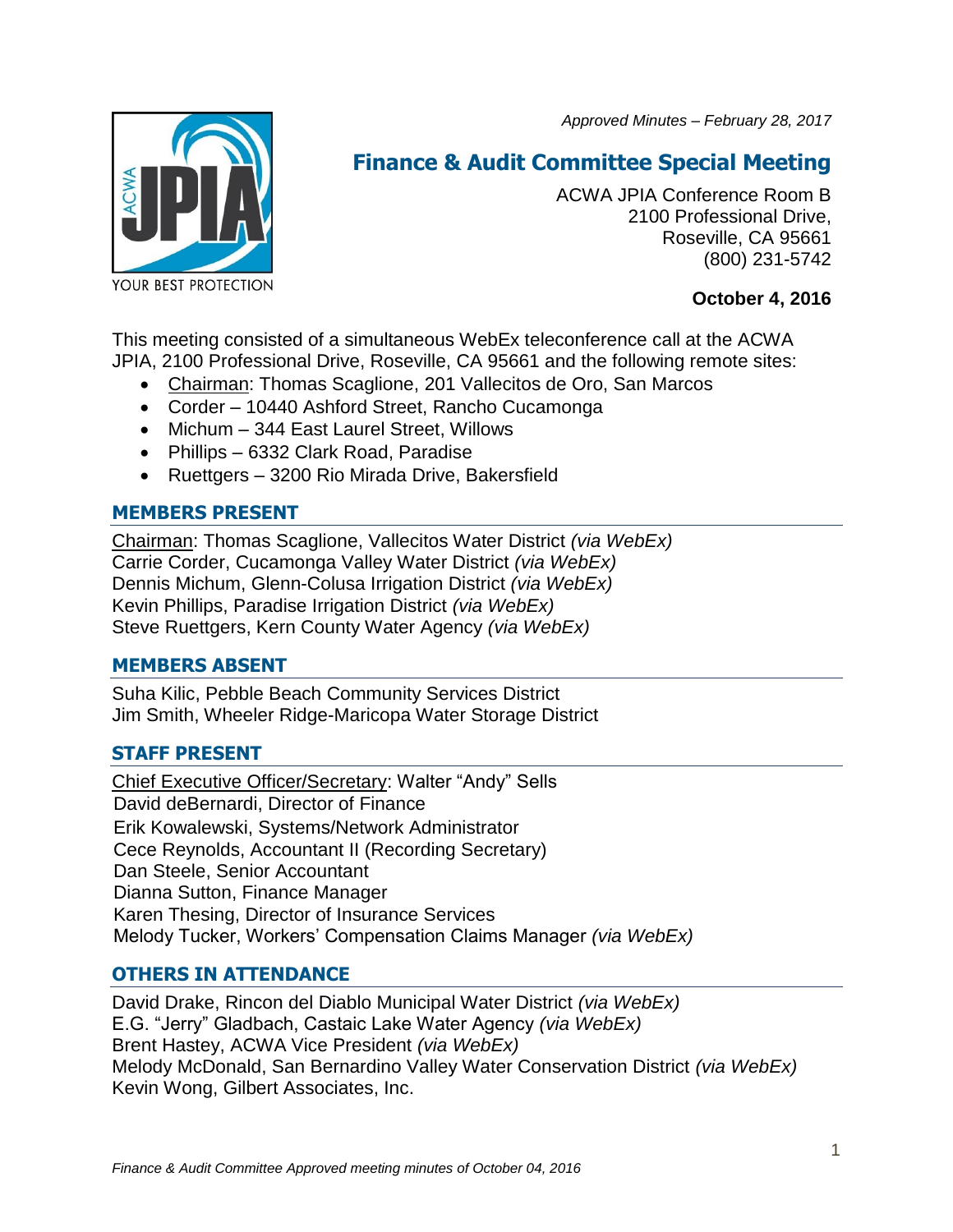## **WELCOME**

Chairman Scaglione welcomed everyone in attendance.

## **CALL TO ORDER AND ANNOUNCEMENT OF QUORUM**

Chairman Scaglione called the meeting to order at 1:05 p.m. He announced there was a quorum. Chairman Scaglione then thanked the Committee Members and Staff for making themselves available for the meeting on short notice.

## **ANNOUNCEMENT RECORDING OF MINUTES**

Chairman Scaglione announced that the meeting would be recorded to assist in preparation of minutes. Recordings are only kept 30 days following the meeting, as mandated by the California Brown Act.

#### **PUBLIC COMMENT**

Chairman Scaglione noted that, as the agenda stated, members of the public would be allowed to address the Executive Committee on any agenda item prior to the Committee's decision on that item. Comments on any issues on the agenda, or not on the agenda, were also welcomed. No comments were brought forward.

### **INTRODUCTIONS**

Chairman Scaglione welcomed all in attendance.

### **ADDITIONS TO OR DELETIONS FROM THE AGENDA**

Chairman Scaglione asked for any additions to, or deletions from, the agenda; none noted.

### **AUDIT ENTRANCE MEETING**

Mr. deBernardi introduced Mr. Wong with Gilbert Associates, Inc. whose company has been hired to perform the JPIA audits for the next five years starting with fiscal year end September 30, 2016.

Mr. Wong presented a handout to those in attendance which included the Audit Deliverables and Timeline, the Evaluation of Risk and Materiality, Communications with those charged with Governance and a list of the Engagement Team responsible for JPIA's audit. Mr. Wong reviewed all information and answered any questions brought forward by the Finance Committee members and Executive Committee members for discussion.